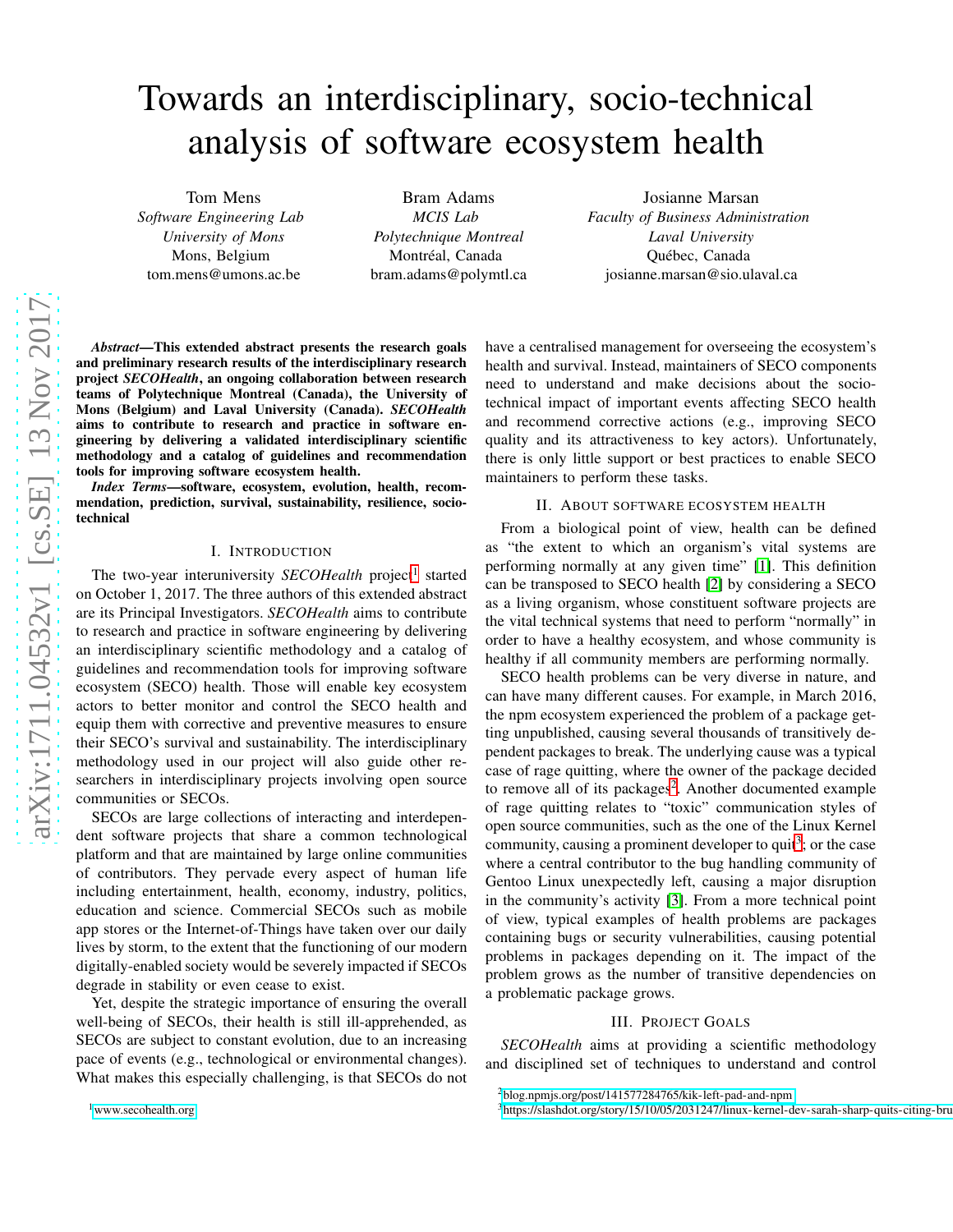the health of software ecosystems. We adopt a socio-technical perspective since the technical and social layers of SECOs are strongly interwoven [\[4\]](#page-2-3). Our project aims to:

- define a conceptual model of SECO health;
- explore analogies from other scientific disciplines such as ecology and toxicology;
- determine indicators capable of measuring the different aspects of SECO health;
- determine events that affect the health of a SECO and its constituent projects;
- empirically validate these health indicators and events, both qualitatively and quantitatively;
- build and evaluate models to predict the impact of a given event on SECO health;
- build and evaluate a socio-technical dependency model to understand how health problems propagate throughout a SECO;
- propose a catalog of guidelines and recommendations for supporting SECO health.

Joining our complementary strengths in theory-driven and data-driven investigation, we will follow a mixed-methods approach [\[5\]](#page-2-4), combining bottom-up data mining and topdown interview/survey-based research, as well as combining state-of-the-art quantitative and qualitative analysis techniques emanating from different scientific disciplines.

Under the approval of Research Ethics Committees from the participating universities, we conducted face-to-face interviews at the European Open Source Summit of the Linux Foundation (Prague, October 2017) with 17 SECO practitioners. The interviews followed the guidelines of Patton [\[6\]](#page-2-5), with the goal of understanding what SECO health means for practitioners, what indicators they use themselves or could be used given the right data, and which events have impacted SECO health in the past.

We will operationalise the SECO health indicators into concrete metrics, and perform SECO data mining to measure and evaluate the identified health indicators. We will build and empirically validate prediction models of how SECOs will react to events, by relying on historical data from version control systems, code review and bug repositories, mailing lists and developer fora.

Based on the recent research on SECO and community health [\[2\]](#page-2-1), [\[7\]](#page-2-6)–[\[9\]](#page-2-7), we will consider three high-level characteristics of health: *technical* (i.e., concerning technical software artefacts), *social* (i.e., concerning contributor communities and the relations between their members) and *phenomenological* (i.e., concerning external/internal events and their manifestation). Technical health characteristics include traditional software quality metrics, software dependency structure, software growth rate, size and frequency of software updates, bug fixes, security vulnerabilities, obsolete or deprecated components, and so on. Social characteristics include responsiveness of contributors (e.g., mean time to respond to a question, mean time to fix a bug), social network structure and its evolution (e.g. turnover rate), contributor activity and productivity, and the quality of interaction between all human stakeholders.

Phenomenological health characteristics include the amount of company involvement (i.e., paid contributors), market share, presence of competing products, and so on.

With respect to the social health problem of developer turnover, we conducted an empirical study on the npm and RubyGems ecosystems. Using the statistical technique of survival analysis we identified which social or technical factors in a SECO coincide with a higher or lower probability of developer abandonment [\[10\]](#page-2-8).

Concerning technical health, we carried out a quantitative empirical analysis of the evolution of package dependency networks for seven package distributions of varying size and age [\[11\]](#page-2-9). We proposed metrics to capture the growth, changeability, reusability and fragility of these dependency networks. We observed that the dependency networks tend to grow over time, while a minority of packages are responsible for most of the package updates. The majority of packages depend on other packages, but only a small proportion of packages accounts for most of the reverse dependencies. We observed a high proportion of "fragile" packages due to a high and increasing number of transitive dependencies.

#### IV. INTERDISCIPLINARY RESEARCH

*SECOHealth* will view SECOs as ecological ecosystems comprised of a population of living organisms (interdependent software projects and their interacting communities of contributors), and will produce health indicators and prediction models by drawing inspiration from well-known principles and theories from other disciplines, such as the notion of biodiversity in ecology [\[12\]](#page-2-10), or the notion of toxicity in toxicology [\[13\]](#page-2-11), [\[14\]](#page-2-12).

SECO health needs to be studied at different levels of granularity since the health of the SECO as a whole depends on the health of its social and technical components, and vice versa. At a *micro-level* of analysis (i.e., within and between individual projects of a SECO), we will explore the impact of *toxicity*, arguing that certain behaviour and interactions in the SECO community can be toxic to not only the individual software projects, but even to the SECO as a whole, and hence can jeopardize its health and sustainability. Examples of possible toxic social behaviour may consist of deviant or aggressive behaviours, for example in the form of flame wars as a reaction to bad quality code contributions [\[13\]](#page-2-11). One promising way to assess such toxicity is by measuring *social debt* [\[15\]](#page-2-13), i.e., social interactions between SECO members that have been strained due to time pressure or lack of attention, and at some point might blow up and cause friction within the community of developers involved in a software project.

At a *macro-level*, we will study how health problems of SECO components evolve and propagate to others. Among others, we will test the principle of *biodiversity* by analysing to which extent the SECO's *resilience* decreases when its diversity decreases. By resilience we refer to the ecosystem's capacity of resisting to disturbances, or recovering from a perturbation quickly. Diversity will be analysed according to